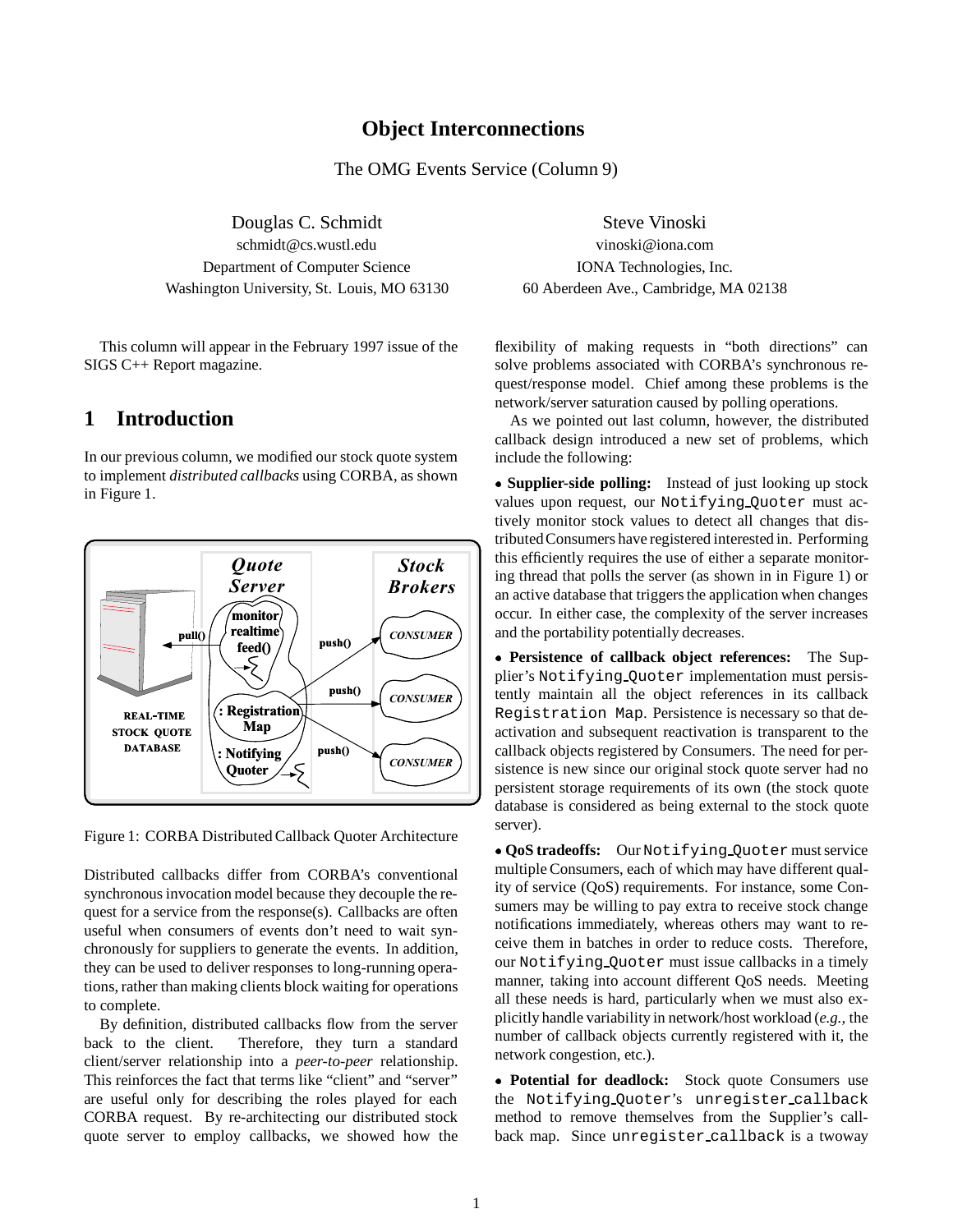CORBA call, our distributed callback design can deadlock if the Supplier tries to push to a Consumer that is simultaneously trying to unregister. This will almost certain happen if the ORB doesn't support "nested dispatching" of twoway calls.<sup>1</sup> If nesting dispatching is not supported, we would need to restructure the Handler: : push, Notifying Quoter::register callback, and the Notifying Quoter::unregister callback to use oneway semantics. Even this solution is problematic, however, since CORBA oneway calls are not reliable. Therefore, application developers become responsible for ensuring end-to-end reliability, which can be tricky and inefficient.

The problems described above with our notifying stock quoter can be eased somewhat if we separate concerns. In particular, the Supplier's Notifying Quoter implementation has enough to worry about within its own problem domain as it monitors and reports changing stock values. Therefore, we should avoid making it also responsible for delivering notifications to multiple Consumers, handling blocking caused by network congestion and endsystem load, and maintaining a persistent table of callbacks. All these tasks are independent of the stock quoter application domain.

One way to relieve some of the burden we've placed on the stock quoter is to utilize an implementation of the OMG *Events Service* to deliver notifications. The Events Service is one component in the OMG Common Object Services Specification (COSS) Volume 1 [2]. Its purpose is to provide delivery of event data from suppliers to consumers without requiring these participants to know about each other explicitly. Therefore, implementations of the Events Service act as "mediators" that support decoupled communication between objects.

This column is organized as follows: Section 2 outlines the role of key components in the OMG Events Service, Section 3 examines the IDL interfaces of the Events Service components in detail, Section 4 illustrates and evaluates an implementation of the distributed stock quoter system using the Events Service, Section 5 discusses the strengths and weaknesses of the OMG Events Services model and its specification, and Section 6 provides concluding remarks.

# **2 Overview of the OMG COS Events Service**

Figure 2 illustrates how clients and servers interact using the standard CORBA twoway communication model. In this model, CORBA clients invoke operations on a target object located at a server and synchronously wait for the server to reply. One benefit of this request/response model is how well it conforms to the expectations of programmers accustomed



Figure 2: The CORBA Request/Response Model

to developing stand-alone OO applications. One drawback, however, is that the server must be available to process the client's request.

There are many situations where the standard CORBA synchronous request/response model is too restrictive. For instance, clients in the original implementation of our quoter system had to poll the server repeatedly to retrieve the latest stock prices. Likewise, there was no way for the server to efficiently notify groups of interested clients *en masse* when stock prices changed.

The OMG COS Events Service is designed to alleviate these restrictions by supporting decoupled communication among multiple Suppliers and Consumers. As we noted in our previous column, a Supplier is an entity that produces events, while a Consumer is one that receives event notifications and data. Events are typically represented as messages that contain optional data fields.

The remainder of this section outlines the roles and relationships of key components in the COS Events Service.

#### **2.1 Events Service Components**

Figure 3 shows the three primary components in the OMG COS Events Service architecture.



Figure 3: High-level View of the OMG COS Events Service

These three components are described below:

 **Suppliers and Consumers:** Consumers are the ultimate targets of events generated by Suppliers. Suppliers and Consumers can both play active and passive roles. A Push Supplier object can actively *push* an event to a passive Push

 $1$ Nested dispatching enables an ORB to perform upcalls from incoming requests even while it is "blocked" on the request portion of a twoway request/response invocation. There are various ways to implement nested dispatching, such as spawning off a separate thread to handle each incoming request or using a non-blocking, reactive [1] event loop within the ORB.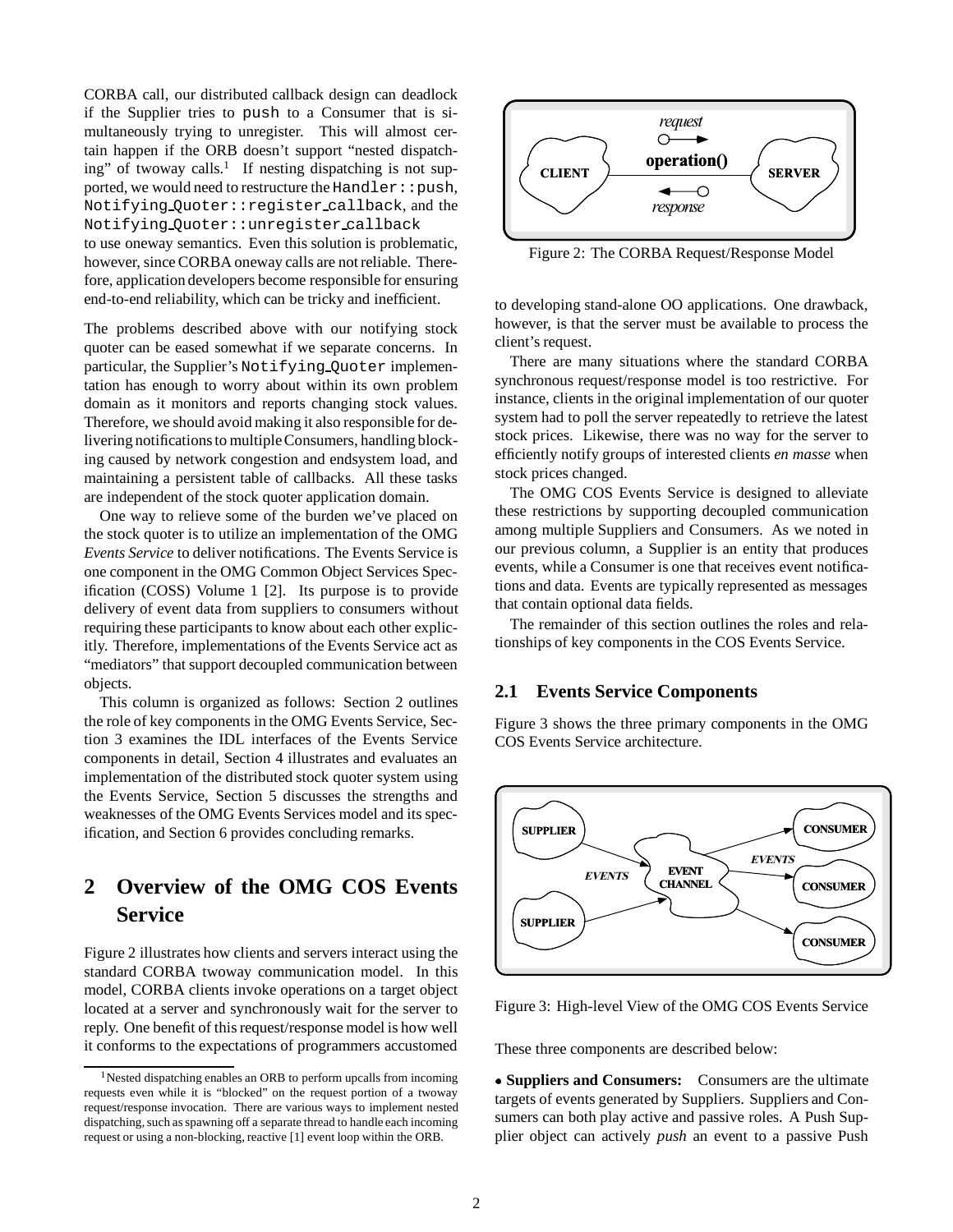

Figure 4: Events Service Communication Models

Consumer object. Likewise, a Pull Supplier object can passively wait for a Pull Consumer object to actively *pull* an event from it.

 **Event Channel:** The central abstraction in the COS Events Service is the Event Channel, which plays the role of a mediator between Consumers and Suppliers. The Event Channel manages object references to Suppliers and Consumers. The Event Channel appears as a "proxy" Consumer to the real Suppliers on one side and as a "proxy" Supplier to the real Consumers on the other side.

Suppliers use Event Channels to push data to Consumers. Likewise, Consumers can explicitly pull data from Suppliers. The push and pull methods of event propagation free Consumers and Suppliers from the synchronous semantics of the standard CORBA "request/response" communication model. In addition, an Event Channel serves as a surrogate to multiple Suppliers and multiple Consumers, which supports group communication [3].

### **2.2 Events Service Communication Models**

There are four general models of component collaboration in the OMG COS Events Service architecture. Figure 4 shows the collaborations between Consumers and Suppliers in each of the models. The following examines these models in detail:

 **The Canonical Push Model:** The canonical Push model shown in Figure 4(A) allows the Suppliers of events to initiate the transfer of event data to Consumers. In this model, Suppliers are the active initiators and Consumers are the passive targets of the requests. Event Channels play the role of *Notifier*, as defined by the Observer pattern [4]. Thus, active Suppliers use Event Channels to push data to Passive Consumers that have registered with the Event Channels.

 **The Canonical Pull Model:** The canonical Pull model shown in Figure 4(B) allows Consumers to request events from Suppliers. In this model, Consumers are the active initiators and Suppliers are the passive targets of the pull requests. Event Channels play the role of *Procurer* since they procure events on behalf of Consumers. Thus, active Consumers can explicitly pull data from Passive Suppliers via the Event Channels.

 **The Hybrid Push/Pull Model:** The Push/Pull model shown in Figure 4(C) is a hybrid that allows Consumers to request events queued at a Channel by Suppliers. In this model, both Suppliers and Consumers are the active initiators of the requests. Event Channels play the role of *Queue*, as defined in the Active Object pattern [5]. Thus, active Consumers can explicitly pull data deposited by active Suppliers via the Event Channels.

 **The Hybrid Pull/Push Model:** The Pull/Push model shown in Figure 4(D) is another hybrid that allows the Channel to pull events from Suppliers and push them to Consumers. In this model, Suppliers are passive targets of pull requests and Consumers are the passive targets of pushes. Event Channels play the role of *intelligent agent*. Thus, active Event Channels can pull data from passive Suppliers and push that data to passive Consumers.

The following table summarizes the role of the Event Channel as a function of the communication model: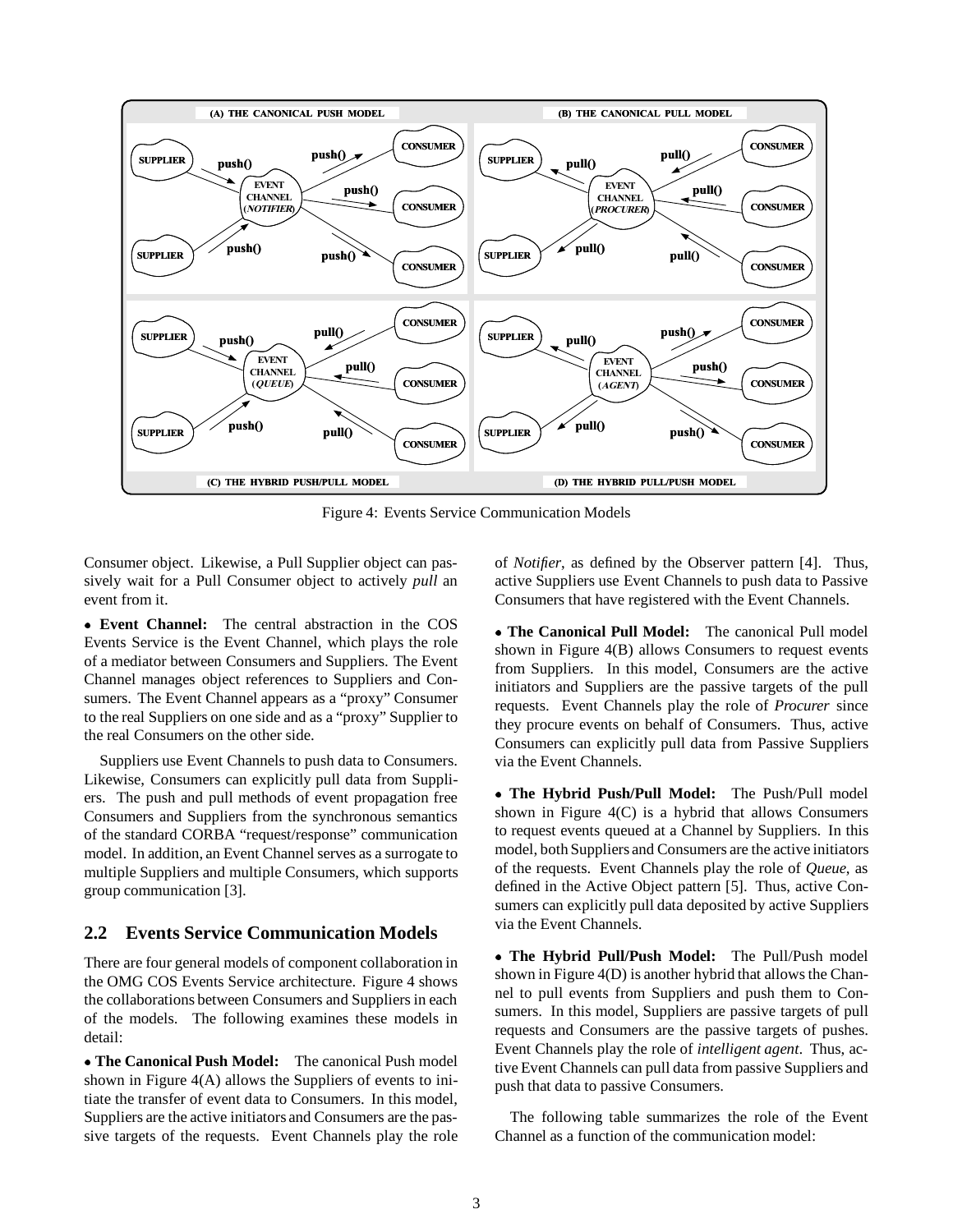

Figure 5: Structure of IDL Interfaces in the OMG COS Events Service

| <b>Consumer Role</b> | <b>Supplier Role</b> |          |
|----------------------|----------------------|----------|
|                      | Push                 | Pull     |
| Push                 | Notifier             | Agent    |
| Pull                 | Oueue                | Procurer |

### **2.3 Events Service Type Systems**

The following two standard type systems are defined in the OMG Events Service:

 **Typed event systems:** A "typed" events service is one where Supplier and Consumer applications share knowledge of application-dependent interfaces. These interfaces allow them to pass typed events through an Event Channel. The Notifying Quoter implementation shown in our last column shared some characteristics of a typed event system because both the quoter object and the callback object knew the exact type of data passed in the event notifications. In addition, to simplify our design the OMG IDL interfaces used in the system weren't based on the standard OMG Events Service interfaces. Instead, we customized the interfaces for the specific needs of our stock quoter callback system.

 **Untyped event systems:** In the untyped approach event data is passed through the system in the form of the OMG IDL any type. The any type can hold an instance of any other built-in or user-defined OMG IDL data type. In addition, it holds a TypeCode, which is a runtime type tag that identifies the type of the data. Passing event data as an any means that applications using the untyped approach can be based on the standard application-independent interfaces specified in the OMG COS specification.

We use the untyped approach for the examples shown in this column since it is the most widely available approach used in existing Events Services implementations (such as the HP ORB Plus Events Service and IONA's OrbixTalk).

# **3 IDL Interfaces of the Events Service**

The interfaces for all OMG Common Object Services (COS) are defined using OMG IDL. Figure 5 illustrates the structure and the relationships of the IDL interfaces that comprise the OMG COS Events Service. The two primary components in the Events Service architecture are the CosEventComm module and the CosEventChannelAdmin module. This section examines these modules in detail.

## **3.1 The CosEventComm Module**

This module defines a set of IDL interfaces for event communication between push-style and pull-style Consumers and Suppliers. The following OMG IDL illustrates the key interfaces and operations in this module:

```
module CosEventComm
```

```
{
 exception Disconnected {};
  // A push-style consumer implements this
  // interface to receive data from a supplier.
 interface PushConsumer \{ / * ... * / \};
  // A push-style supplier implements this
  // interface to disconnect from a supplier.
 interface PushSupplier \{ / * ... * / \}// A pull-style supplier implements this
  // interface to transmit data to a consumer.
 interface PullSupplier { /* ... */ };
  // A pull-style consumer implements this
  // interface to disconnect from a consumer.
 interface PullConsumer \{ /* ... */ };
};
```
For brevity, only the interfaces are shown. We show more detail (*e.g.,* operations and exceptions) as needed later on.

### **3.2 The CosEventChannelAdmin Module**

This module defines the interfaces for establishing connections between Suppliers and Consumers. Connection establishment is a multi-step process. The OMG IDL shown below illustrates the EventChannel operations that Consumers and Suppliers must call first. Only the most relevant interfaces and operations are shown.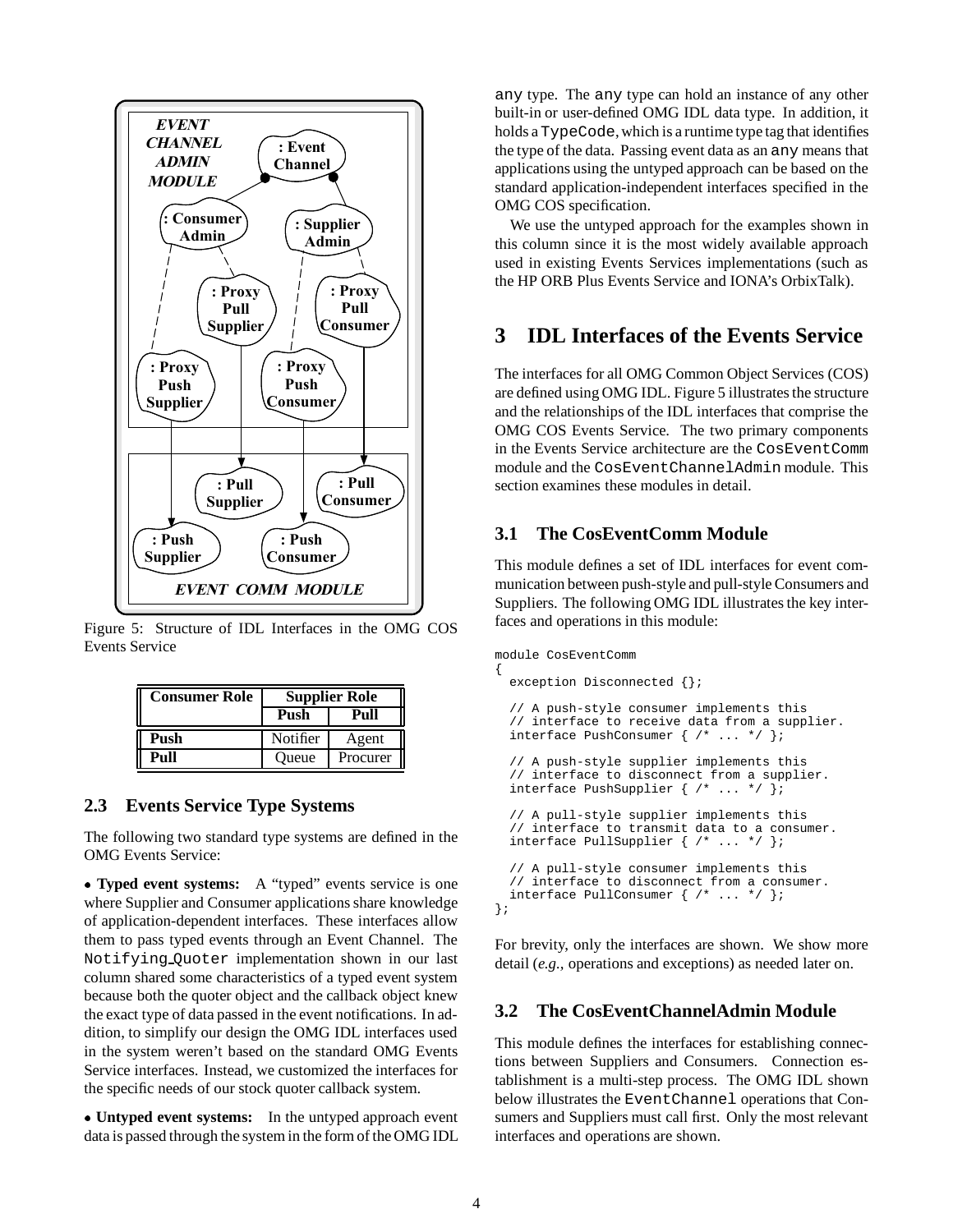```
module CosEventChannelAdmin
{
  // A factory for creating proxies
  // that allows Consumers to connect
  // to an Event Channel.
  interface ConsumerAdmin { /* ... */ };
  // A factory for creating proxies
  // that allows Suppliers to connect
  // to an Event Channel.
  interface SupplierAdmin { /* ... */ };
  interface EventChannel
  {
    // Returns an object reference
    // for creating Supplier proxies.
    ConsumerAdmin for_consumers ();
    // Returns an object reference
    // for creating Consumer proxies.
    SupplierAdmin for_suppliers ();
    // Shutdown a Channel.
    void destroy ();
 };
};
```
Consumer administration and Supplier administrationare defined separately for the following reasons:

- *Minimizing "surface area"* Consumers do not have to be bothered with the additional "surface area" of the interfaces intended for use only by Suppliers, and viceversa. Consumers and Suppliers deal only with the interfaces they need to get connected and push/pull events. This is useful to simplify applications that don't need the full power (and complexity) of COS Event Channels.
- *Access control* The creator of a Channel can control the addition of Suppliers and Consumers. This is useful for ensuring certain types of security. For instance, a Network Management Agent implemented using an Event Channel might allow a variety of Consumers to register to receive trap events, but restrict Supplier access to only allow the MIB to update the Channel.
- *Third party connections* External agents can transparently connect multiple Channels together. This is useful for creating pipelines and graphs of connected Channels.

Next, we examine the key Consumer and Supplier IDL interfaces for the COS Events Service in more detail.

### **3.3 Interfaces for Event Consumers**

In order for Consumer applications to receive events from a Supplier via an EventChannel, they must each first connect to the Channel, which requires the steps shown in Figure 6. These steps are explained below:

**1. Obtain a ConsumerAdmin factory:** Consumers that want to connect to an Event Channel must first invoke the EventChannel's for consumers operation to obtain a ConsumerAdmin object reference. The ConsumerAdmin is a factory that returns object references to Supplier proxies. Its IDL interface is shown below:



Figure 6: Connecting a Consumer to an Event Channel

```
// The following are defined in the
// CosEventChannelAdmin module.
// Define the second step for connecting
// push Consumers to an Event Channel.
interface ProxyPushSupplier { /* \ldots */// Define the second step for connecting
// pull Consumers to an Event Channel.
interface ProxyPullSupplier { /* ... */ };
// Define the first step for connecting
// Consumers to an Event Channel.
interface ConsumerAdmin
{
  // Returns an object reference that can be
  // used to connect to a push-style Consumer.
 ProxyPushSupplier obtain push supplier ();
  // Returns an object reference that can be
 // used to connect to a pull-style Consumer.
 ProxyPullSupplier obtain_pull_supplier ();
```

```
};
```
**2. Obtain a Proxy Supplier:** After calling the for consumers operation to get an object reference to the ConsumerAdmin factory from the EventChannel, Consumers must decide whether to be *passive* or *active* with respect to obtaining event notifications. The obtain push supplier operation is invoked by Consumers that want to receive events passively from active PushSuppliers via the Channel. This operation returns an object reference to a ProxyPushSupplier. Conversely, the obtain pull supplier operation is invoked by Consumers that want to pull events actively from a PullSupplier.

**3. Connect to the Event Channel:** Once Consumers obtain the appropriate Supplier proxy, they use the proxy to connect themselves to the Event Channel. At first glance, this "double dispatching" handshake between the Consumer and the Supplier proxies seems unnecessary and overly complex. However, the Channel uses this bi-directionalexchange of object references to keep track of its Consumers and Suppliers so it can disconnect them gracefully.

As described in our previous column, our stock broker application wants to avoid polling the stock quoter, so we'll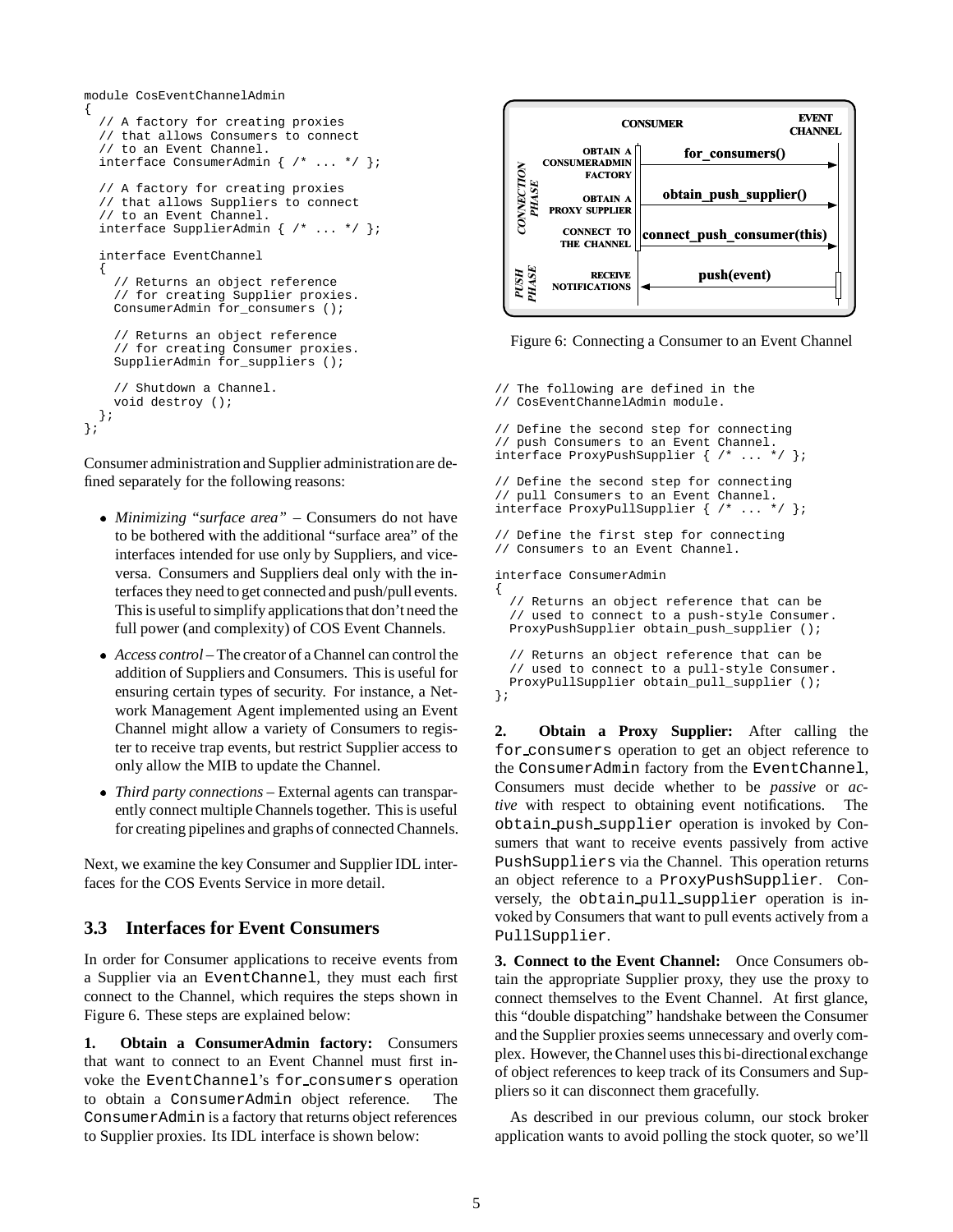design it as a passive PushConsumer. Thus, it will connect using the ProxyPushSupplierinterface, which is shown below along with its base interface:

```
// The following two interfaces are defined
// in the CosEventComm module.
// A push-style supplier implements this
// base interface to disconnect from a supplier.
interface PushSupplier
{
  // Called by the Channel to disconnect
  // the Supplier.
 void disconnect_push_supplier ();
};
// A push-style consumer implements this base
// interface to receive data from a supplier.
interface PushConsumer
{
  // Transfer event data to the Consumer.
 void push (in any data)
    raises (Disconnected);
  // Called by the Channel to disconnect
  // the Consumer.
  void disconnect_push_consumer ();
};
// The following interface is defined
// in the CosEventChannelAdmin module.
// Define the second step for connecting push
// Consumers to an Event Channel.
interface ProxyPushSupplier :
  CosEventComm::PushSupplier
{
  // Connect pc to the Event Channel
  // via the PushSupplier proxy.
  void connect_push_consumer
         (in CosEventComm::PushConsumer pc)
            raises (AlreadyConnected);
};
```
The ProxyPushSupplier interface is defined in the CosEventChannelAdmin module. It is derived from the base PushSupplier interface defined in the CosEventComm module. The derived class adds the administrative connect push consumer operation, which allows Consumer objects to be connected to the Supplier via the Event Channel.

### **3.4 Interfaces for Event Suppliers**

Suppliers connect to an Event Channel in a manner that is symmetrical to the approach used by Consumers. For completeness, key IDL interfaces are shown below:

```
// Define the second step for connecting
// push Suppliers to an Event Channel.
interface ProxyPushConsumer { /* ... */ };
// Define the second step for connecting
// pull Suppliers to an Event Channel.
interface ProxyPullConsumer { /* ... */ };
// Define the first step for connecting
// Suppliers to an Event Channel.
interface SupplierAdmin
{
  // Returns an object reference that can be
  // used to connect to a push-style Supplier.
```
ProxyPushConsumer obtain\_push\_consumer ();

```
// Returns an object reference that can be
  // used to connect to a pull-style Supplier.
 ProxyPullConsumer obtain_pull_consumer ();
};
```
As described in our previous column, our quote server wants to notify Consumers when stock updates arrive from a real-time market feed. Therefore, we design it to be an active PushSupplier that connects to the Channel using the ProxyPushConsumer interface shown below:

```
interface ProxyPushConsumer :
 CosEventComm::PushConsumer
{
 void connect_push_supplier
         (in CosEventComm::PushSupplier ps)
            raises (AlreadyConnected);
};
```
As before, the ProxyPushConsumer interface of the CosEventChannelAdmin is derived from the base PushConsumer interface of the CosEventComm module. The derived class adds the administrative connect push supplier operation, which allows Supplier objects to be connected to the Consumer via the Event Channel.

# **4 Using the OMG COS Events Service for the Stock Quoter System**

The OMG Events Service specification [2] has been available for several years. It concisely describes the IDL interfaces of Event Channels, Consumers, and Suppliers. However, it is beyond the scope of the standard to illustrate how to develop applications using the Events Service. Therefore, the intent of this section is to explain how to program our stock quoter system using the OMG Events Service.



Figure 7: The Stock Quote System Design (Push Model)

All applications that make use of Event Channels must choose one of the usage models described in Section 2.2. As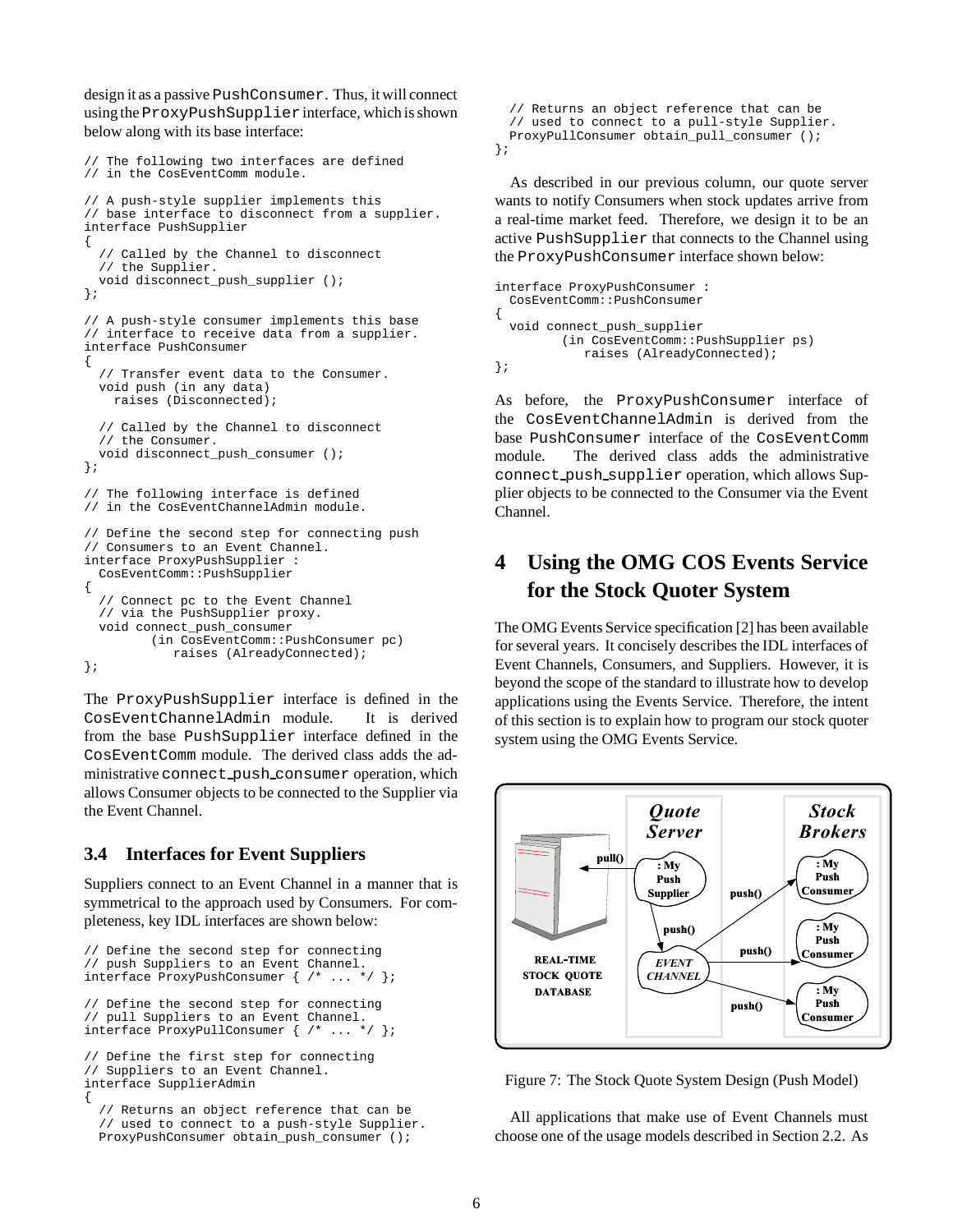explained in our last several columns, our stock quote system uses the Push model to eliminate the Consumer polling that would be required if the synchronous request/response communication model were used. Figure 7 shows how the Event Channel fits into the overall configuration of our stock quote system.

To use an Event Channel, push Consumer and push Supplier applications need an EventChannel object reference and an object reference for an object implementing the PushConsumer or PushSupplier interface, respectively. The remainder of this section shows how the stock broker application and stock quote server use these object references to decouple the Suppliers from Consumers.

### **4.1 Using The Event Consumer Interface for the Stock Broker Application**

The stock broker application, acting in the role of a push Consumer, first creates itself and then obtains an EventChannel object reference (*e.g.,* via the COS Naming or Trading Services, or via a user-defined factory), as follows:

```
// The stock broker application creates
// a push consumer object implementation.
MyPushConsumer *pc_impl = new MyPushConsumer;
// Obtain the PushConsumer object reference.
PushConsumer_var my_pc = pc_impl->_this ();
// EventChannel obtained from the COS
// Naming Service (not shown).
EventChannel_var ec = // ...
```
This code assumes that the MyPushConsumer  $C++$  class supports the PushConsumer interface and implements the appropriate stock broker logic. Next, we call this on the MyPushConsumer instance to get its object reference.2 The stock application then connects itself to the EventChannel in the following manner:

```
// Obtain ConsumerAdmin object reference.
ConsumerAdmin_var ca = ec->for_consumers ();
// Obtain ProxyPushSupplier from
// the ConsumerAdmin object.
ProxyPushSupplier_var pps =
 ca->obtain_push_supplier ();
// Connect our PushConsumer to
// the ProxyPushSupplier.
pps->connect_push_consumer (my_pc);
```
When an event arrives in the Event Channel, it will invoke the push operation on the registered PushConsumer object reference. This, in turn, will deliver the event any data via an invocation of the push method of the pc impl instance of the MyPushConsumer C++ class. It is important to remember that the ProxyPushSupplier object reference

used here refers to an object within the Event Channel and is not an object reference for the real Supplier on the "other side" of the Event Channel (*i.e.,* in the stock quote server).

Our example shows only a single Consumer in the system. However, "real world" applications using the OMG Events Service normally have multiple consumers,and sometimes multiple suppliers as well. In a system with only one Consumer it may be easier and more efficient to just let the Supplier call back directly to the Consumer, as the Notifying Quoter did in our previous column. It's easy to accomplish this with only minimal changes to our implementation, *e.g.,* by changing the ProxyPushConsumer object reference to point directly to a Consumer rather than to a Channel.

### **4.2 Using the Event Supplier Interface for the Quote Server**

As with the stock broker Consumer application, the quote server Supplier needs an object reference for an EventChannel and an object reference for a PushSupplier to tie itself to the Channel. The quote server Supplier accomplishes this task in a very similar way to the manner in which the stock broker Consumer application did:

// Create the push supplier object implementation. MyPushSupplier \*ps\_impl = new MyPushSupplier;

```
// Obtain a PushSupplier object reference.
PushSupplier_var my_ps = ps_impl->_this ();
```

```
// EventChannel obtained from the Naming
// Service (not shown).
EventChannel_var ec = //
```

```
// Obtain SupplierAdmin object reference.
SupplierAdmin_var sa = ec->for_suppliers ();
```

```
// Obtain ProxyPushConsumer from
// SupplierAdmin object.
ProxyPushConsumer_var ppc =
  sa->obtain_push_consumer ();
// Connect our PushSupplier to
// the ProxyPushConsumer.
```

```
ppc->connect_push_supplier (my_ps);
```
Once the Consumer registration shown earlier and the Supplier registration code shown here get executed, both the stock broker application and the quote server are connected to the Event Channel. At this point, Consumer(s) will automatically receive stock quote update events that are pushed by the Suppliers through the Channel. Additional Consumers and Suppliers can now register with the Event Channel while the system is running without affecting the quote server.

## **4.3 Exchanging and Processing Event Data**

The events exchanged between Supplier and Consumer must always be specified in OMG IDL so that they can be stored into an any. The event data in our last column consisted of the stock name and its value grouped into an OMG IDL struct. We've now added a third field, as shown below:

 $2$ Calling this in the manner shown here is supported by several ORB products, but it is not required by the CORBA 2.0 specification. With both IONA's Orbix and Expersoft's PowerBroker, for example, object implementations are derived from the object reference class,allowing object references to be obtained by merely taking the address of the implementation object.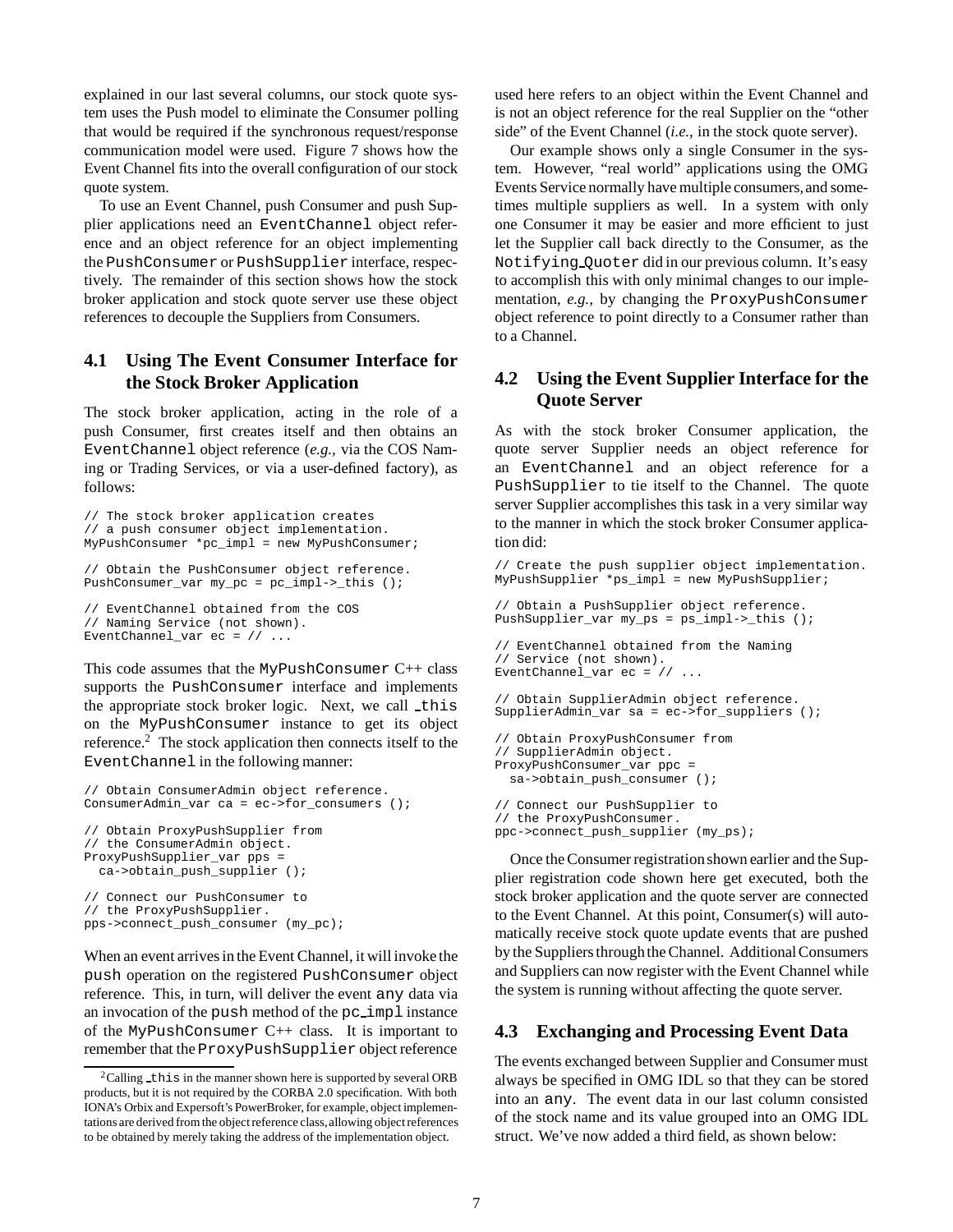```
module Stock {
  // forward declaration
  interface StockTrader;
  struct CallbackInfo {
    // Name of the stock we're
    // interested in.
    string stock_name;
    // Current value of that stock.
    fixed<6,2> value;
    // Object reference to a stock trader
    // that allows us to buy and sell.
    StockTrader trader;
  };
  // ...
};
```
For the stock value, our CallbackInfo struct makes use of a new feature of OMG IDL: the fixed data type. It is a template type that allows fixed precision values, such as monetary values, to be mapped into programming language types that are easy to manipulate. In addition, we've provided an object reference to a stock trader<sup>3</sup> that enables Consumers to buy and sell stocks at the indicated value.

In order to push an event, the quote server Supplier must create and initialize a CallbackInfo struct, put it into a CORBA::Any, and call push on the Event Channel PushConsumer interface:

```
// Supplier-side implementation.
using namespace Stock;
// Create CallbackInfo struct.
CallbackInfo info;
info.stock_name =
 CORBA::string_dup ("ACME ORB Inc.");
info.value = 103;
info.trader = // Obtain an object reference
              // to a StockTrader (not shown).
CORBA::Any event_data;
// Put the value into an Any.
event_data <<= info;
try {
  // Push the event to Consumer(s).
 ppc->push (event_data);
} catch (const Disconnected &) {
  // deal with disconnection
} catch (const CORBA::SystemException &sx) {
  cerr << "CORBA system exception occured: "
      << sx << endl;
  // ...
}
```
The insertion of the CallbackInfo struct into the CORBA::Any is accomplished using the overloaded operator <<=, which is defined in the OMG IDL  $C++$ Mapping Specification [6]. The TypeCode for the  $CORBA: : Any is set as a side-effect of this operation since the$ TypeCode is implied by the C++ CallbackInfo struct type.

Once the Event Channel receives an event from the quote server Supplier, it pushes the event data to the Consumer(s) by invoking the push operation on the registered PushConsumer object reference. Note that push is a twoway call that doesn't return a value. Therefore, it can throw exceptions, so we must surround the call within a try block.

The implementation of the stock broker Consumer push operation is shown below:

```
// Consumer-side implementation.
void
MyPushConsumer::push
  (const CORBA::Any &event)
{
 Stock::CallbackInfo *info;
  // Extract the value of the Any into
  // the CallbackInfo struct.
  if (event >>= info)
 {
    cout << "Value of "
        << info->stock_name
         << " is "
         << info->value
         << endl;
    // Logic to determine whether to
    // buy or sell goes here...
 }
}
```
The consumer push function must ensure the event data it receives is actually the correct type it's expecting. This is accomplished using the overloaded operator>>= to extract typed data from a CORBA::Any. If the TypeCode implied by the second argument to operator>>= matches the TypeCode in the Any the extraction succeeds and the stock name and value from the CallbackInfo struct are printed to standard output. If the Typecode of the desired type does not match the TypeCode of the data within the any the extraction fails and the event data is safely and correctly ignored.

Other manipulation of the stock information, such as using it to buy or sell shares of the stock, could be performed at this point as well. In fact, the Consumer could perform these operations using synchronous requests, rather than going back through the Event Channel, as follows:

```
if (buy)
  info->trader->buy (info->stock_name_,
                     num_shares,
                     info->value_);
else if (sell)
 info->trader->sell (info->stock_name_,
                      num_shares,
                      info->value_);
// ...
```
This type of hybrid "asynchronous notification – synchronous invocation" architecture is commonly known as "trap-directed polling" in the network management literature.

<sup>&</sup>lt;sup>3</sup>Note that this use of the term "trader" should not be confused with the OMG Trading Service, which allows applicationsto obtain object references based on object properties.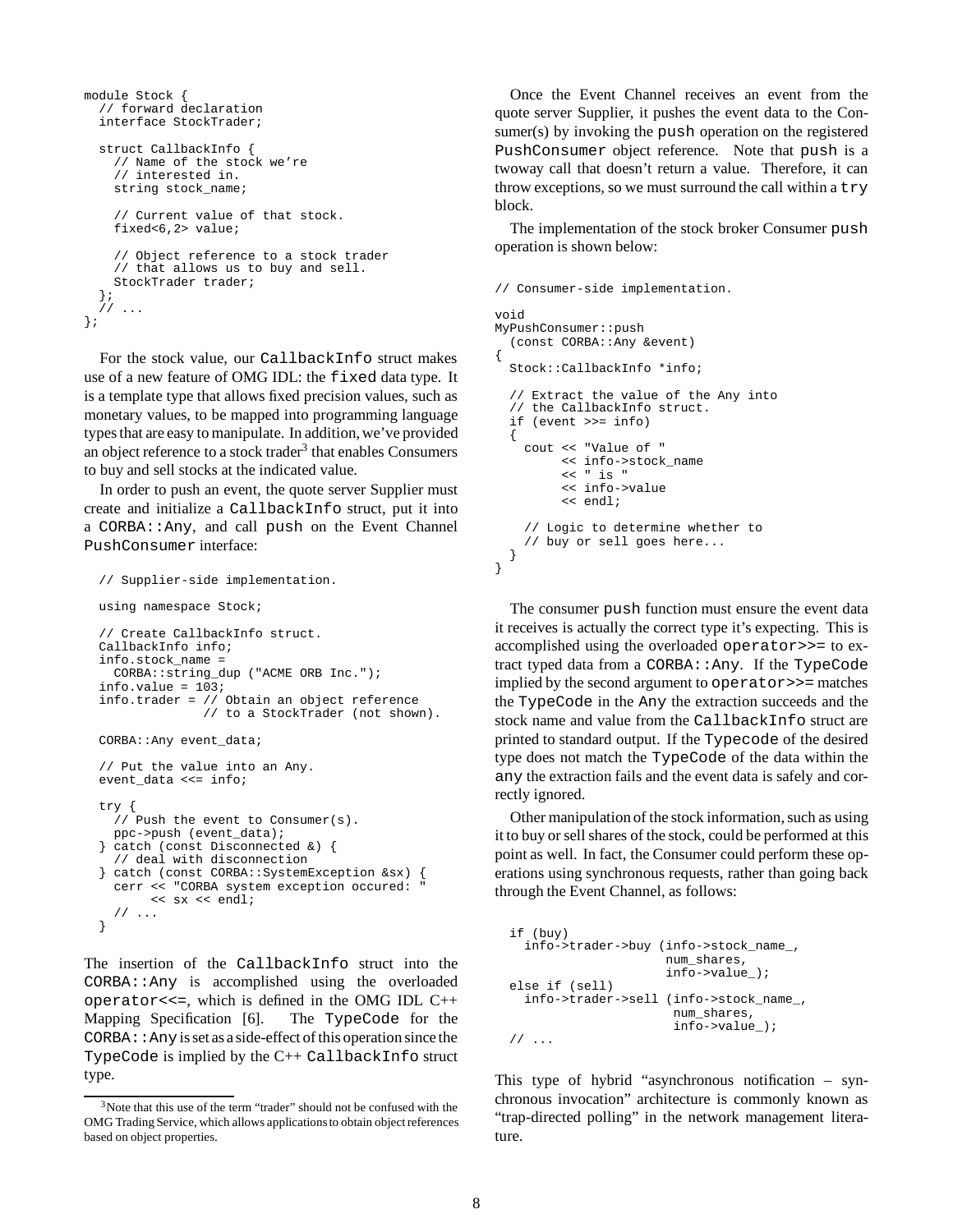### **4.4 Evaluating the OMG COS Events Services Solution**

#### **4.4.1 Benefits**

We decided to use a COS Event Channel to handle event deliveries and callback registrations to relieve the Notifying Quoter from many low-level communication details. Our revised Notifying Quoter receives no callback registration invocations. Therefore, it need not maintain any persistent storage for such registrations. It now has to monitor stock values, just as it did before, and generate events for those stock values that change. The EventChannel ensures that each event is distributed to all registered Consumers.

The symmetry underlying the Events Service model might also be considered as a benefit. It allows Consumers and Suppliers to connect and register with Event Channels in symmetrical ways. This simplifies application development and allows Event Channels to be chained together for bridging or filtering purposes. However, as we'll see below, this symmetry also has its drawbacks.

#### **4.4.2 Drawbacks**

Although our new solution improves some problems from last our column, using Event Channels has its own set of drawbacks. Some drawbacks are new and others are ones that our original Notifying Quoter shown in Figure 1 had already fixed. The following describes all these problems:

 **Complicated Consumer registration:** Instead of using the simple callback registrationinterface previously provided by our Notifying Quoter, our Consumer application now must know all the details of registering with Event Channels.

 **Lack of persistence:** The COS Events Service standard doesn't mandate that Event Channels provide persistence. Therefore, if problems occur and processes/hosts shut down unexpectedly, it's possible for Event Channels to lose events and connectivity information.

 **Lack of filtering:** The standard OMG COS Events Service specifies no filtering capabilities. Event Channels can have multiple Consumers connected to them, and they deliver all event data they receive to each and every connected Consumer. Because our new Notifying Quoter no longer receives callback registrations from Consumers directly, it has no choice but to push *all* stock value changes into the Event Channel. This, in turn, means that each of our Consumer callback objects must filter its own event data. More importantly, it means that *all* stock value changes get pushed to each and every Consumer.

 **Increased endsystem network utilization:** If stock values change rapidly on the server, the Event Channel may end up sending many notifications to Consumers. However, because all filtering is performed by each callback object, the programs housing such objects use endsystem and network

resources just to throw events away. Our original decision to use the callback approach was based on the desire to reduce network traffic by eliminating polling. Ironically, by using an Event Channel we may have actually *increased* network utilization! The problem, of course, is that the Consumers are now notified every time any stock changes value, rather than just when they are interested in reading the latest quote.

 **Multiple Suppliers:** An Event Channel can have multiple Suppliers connected to it, and each event from each Supplier is delivered to all connected Consumers. Depending upon how widely advertised the Event Channel object reference is, it could end up being used for many different purposes, by many different Suppliers. This multiplies the negative effects resulting from the lack of filtering and increased network utilization.

 **Lack of type-safety:** With an untyped event channel, event data is delivered via the OMG IDL any type. Multiple Suppliers can be connected to the same Channel, with each Supplier potentially delivering events for a different reason. Therefore, each Consumer must be prepared to actively distinguish the events it understands from those it does not.

 **Over-generalization:** While the symmetry provided by the Events Service model is elegant, it is also the source of unnecessary complexity since a less general event notification scheme would probably not support a "pull" model, and thus it would not need to support a bi-directional object reference handshake with Suppliers.

In our example, distinguishing stock callback data from other event data pushed by other Suppliers is accomplished by using the overloaded operator>>= function, which attempts to extract our Stock: : CallbackInfo struct from the event any data. If the event any does not contain an instance of Stock::CallbackInfo, the extraction fails, and the event can be ignored.

The exchange of stock value notification data through an untyped Event Channel is analogous to two parts of a C++ program exchanging the same data by converting pointers to Stock::CallbackInfo instances to void\*, and then casting the void\* back to Stock::CallbackInfo pointers. The errors associated with the use of  $\text{void*}$  in C++ are well known and widely documented, and similar types of problems can be encountered when using untyped Event Channels.

#### **4.4.3 Workarounds**

It seems that our attempt to separate concerns to simplify our Notifying Quoter has resulted in a system with more problems than it solved. The severity of these problems can be reduced somewhat by making a tighter coupling between the Notifying Quoter and its Event Channel. Specifically, we need to:

 **Use a specific registration interface:** Rather than relying on the untyped Event Channel interfaces for Consumer registration, we could completely hide the fact that an Event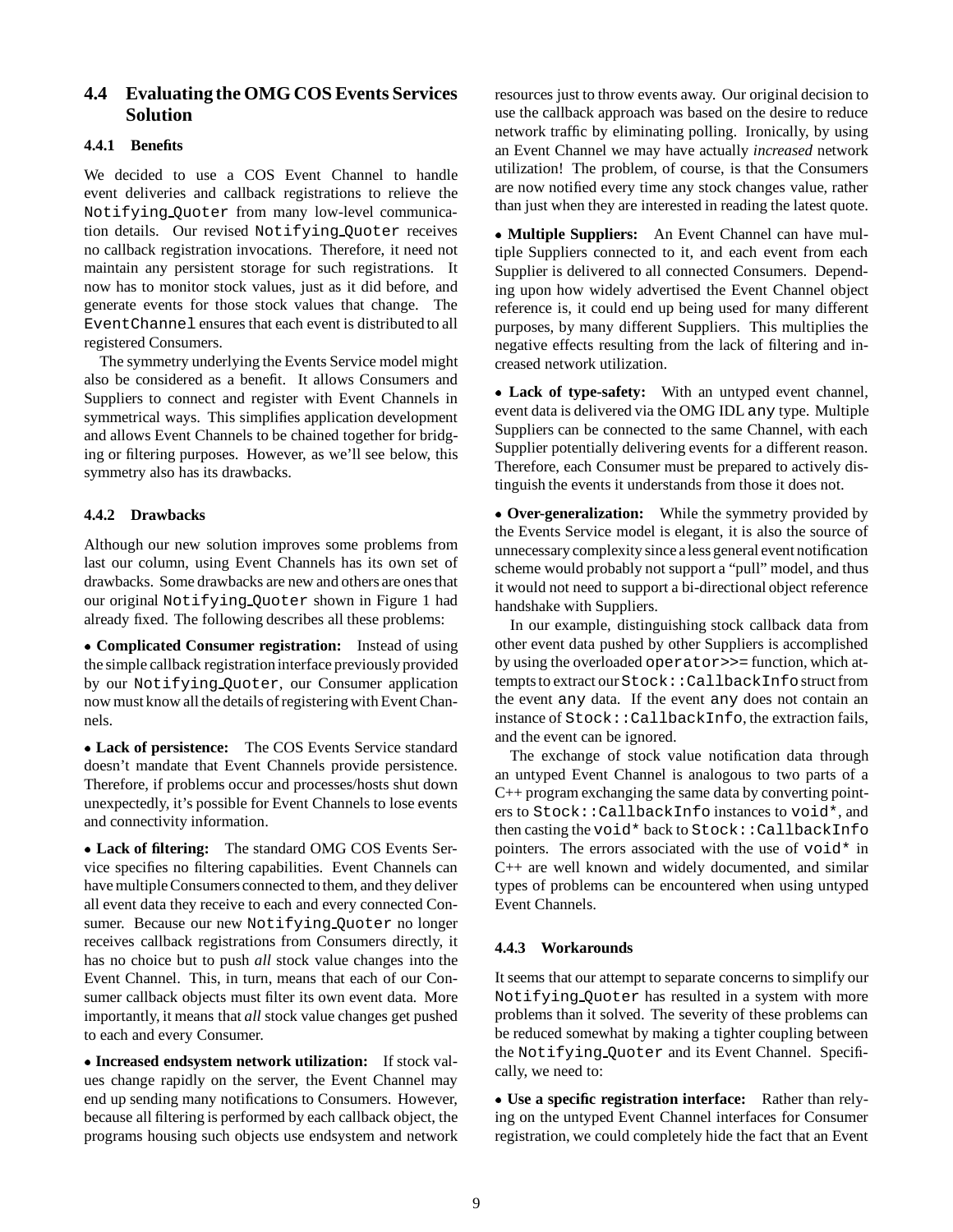Channel is being used by returning to our original (strongly typed) callback registration interface. This approach uses the Event Channel as a transport mechanism, in much the same way that networking services like FTP, TELNET, and HTTP use the TCP protocol as a transport mechanism.

 **Hide the Event Channel:** We could ensure that no other Supplier applications are using our Event Channel by making the Notifying Quoter responsible for creating its own Event Channel. By using the appropriate access control mechanisms of C++, we can ensure that object references are not "leaked" to other Consumers and Suppliers.

 **Provide event filtering:** Once the Event Channel is hidden, we can register special filtering Consumers withit so that our real Consumers only see the callbacks in which they're interested. In practice, some implementations of Event Channels [7] extend the COS Events Service to add event filtering and correlation. More importantly, by the time this column is published, the OMG Telecommunications Domain Task Force will most likely have issued an RFP for a filtering Notification Service that uses an Events Service underneath it.

 **Reduce network traffic:** By making our private Event Channel and our filters local to our Notifying Quoter, we can eliminate the additional network traffic resulting from the use of an untyped remote Event Channel.



Figure 8: Alternative The Stock Quote System Design (Push/Pull Model)

 **Build an event queueing system:** Figure 8 illustrates an alternative design for the stock quote system. This design uses the Push/Pull model (described in Section 2.2), which queues up the events and allows clients to pull them at their leisure. This results in a potential decrease in network traffic since Consumers can now pull sequences of events instead of requesting them one at a time. In fact, this approach is similar to the Pull-based implementation described in our earlier columns. The Event Channel for such an approach could provide the normal COS Events interfaces for Supplier registration and the pushing of event data, but would require special interfaces for Consumers to allow them to pull sequences of events.

The use of the Push/Pull model as described above could result in a decrease of network traffic. However, it could also increase the resource utilization of the Event Channel as compared to the Push model. This is because the Event Channel is responsible for storing event data until Consumers pull them. Since resources are finite, the Event Channel must implement some kind of policy or policies by which it throws events away if they are not pulled within some period of time or if a certain number of events accumulate. A high quality Event Channel implementing the Push/Pull model would allow its queuing policies to be configurable for each Consumer.

Our next column will provide an implementation of our stock quote system using some of these features.

# **5 Evaluating the OMG COS Events Service Specification**

For a general events service, the COS Events Service model is quite reasonable. Its flexibility allows different implementations that make very different tradeoffs to be built, thus allowing application developers to avoid "one size fits all" implementations that rarely work well for anything. This flexibilityallows applications to avoid responsibility for concerns such as timely notification, multiple registrations, and event data persistence and instead rely on Event Channels to handle such things for them. The Events Service interfaces are fairly simple to understand, and Consumer and Supplier connections and event delivery/procurement are symmetrical and straightforward. A side effect of this symmetry is that specialized Event Channels can be chained together, with one channel serving as either the Supplier or Consumer for another, for purposes of filtering or buffering events.

There are, however, several general limitations with the OMG COS Events Service specification:

 **Overly flexible:** Although the Events Service is highly flexible, it can be hard to use due to multi-step connection establishment process. The complexity stems from the need to use the Events Service within many different application domains, each with differing requirements for decoupling Consumer and Supplier communication. The fact that the Events Service supports the four different models of component collaboration described in Section 2.2 above is a clear indication of the flexibility of the specification. However, for many simple use-cases, this flexibility is overkill.

 **Lack of standard semantics and protocols:** The Events Service specification is intentionally vague, to avoid overconstraining the innovation and opportunity for optimization of implementors. This is beneficial to the extent that it keeps the specification concise and avoids forcing all users to pay